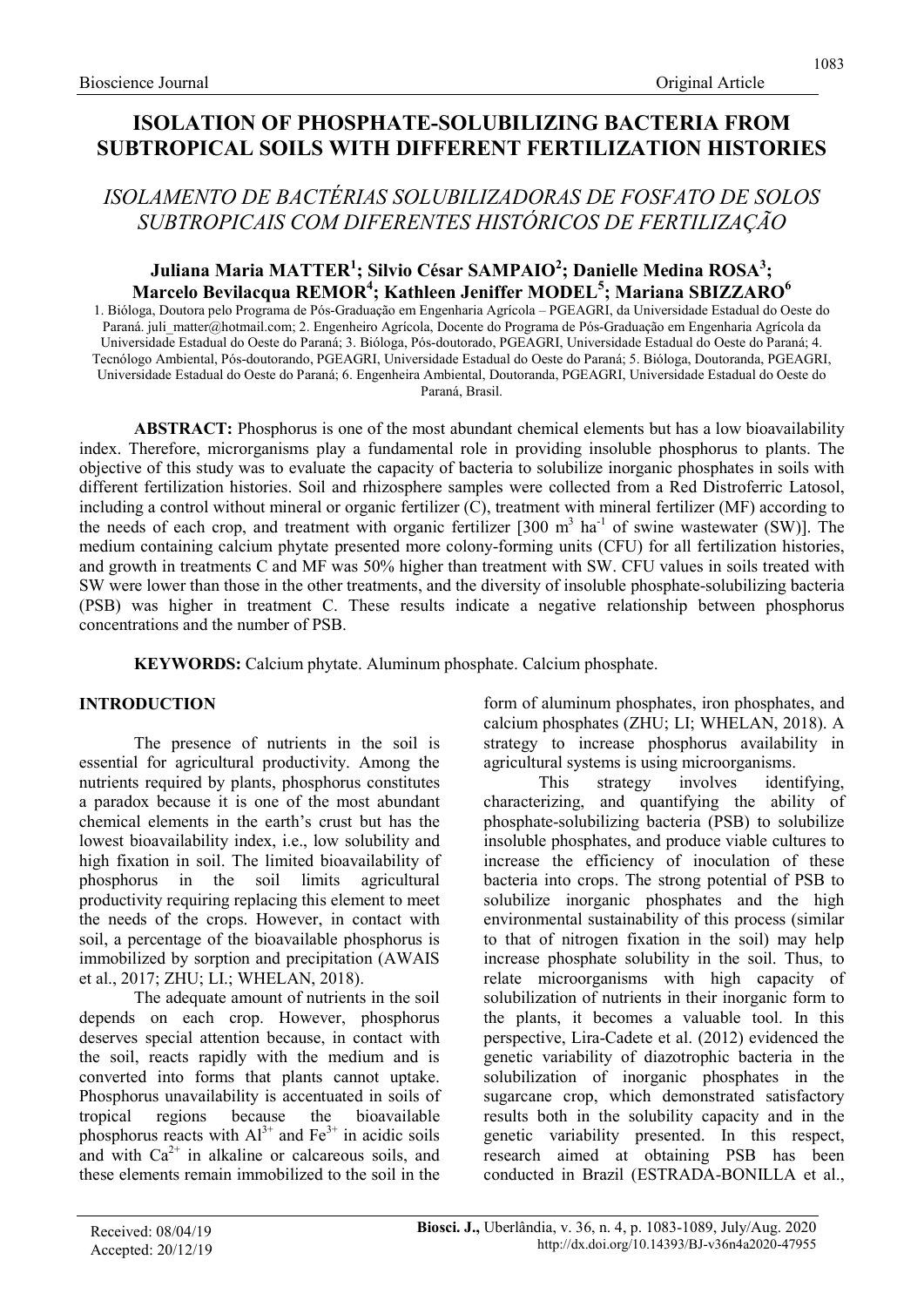2017), Amazon region (OLIVEIRA-LONGATTI et al., 2014), semi-arid region of Brazil (LIMA et al., 2014), subtropical soils in China (ZHU et al., 2011), subtropical soils in Pakistan (AWAIS et al., 2017), volcanic soils in Chile (MILKO et al., 2008), grassland soils in Uruguay (AZZIZA et al., 2012), and mangrove soils in India (BEHERA et al., 2014).

Some genera of PSB were found in these regions, including Pseudomonas, Bacillus, Rhizobium, Enterobacter, Achrobacter (NISHA et al., 2014), Arthrobacter, Serratia (CHEN et al., 2006), Pantoea (PARK et al., 2011), Kushneria, Halomonas (ZHU et al., 2011), Azospirillum, Azotobacter (KHAN et al., 2009), Aeromonas, Alcaligenes, Pasteurella (CORDERÓ; SIERRA; JÍMENEZ, 2014), Acinetobacter, and Bradyrhizobium (OLIVEIRA-LONGATTI et al., 2014). It is important to note that phosphates solubilized by bacteria may be inorganic (CHEN et al., 2006; PARK et al., 2011) or organic (phytates) (NISHA et al., 2014).

There is little information on PSB in the western region of the state of Paraná, Brazil, characterized by soils with high agricultural production capacity, livestock production, and extensive environmental and water reserves. The objective of this study was to evaluate the phosphate-solubilizing ability of bacteria in soils with different fertilization histories.

# MATERIAL AND METHODS

Soil and rhizosphere samples were collected from an experimental area established in 2006, cultivated in succession with soybean, corn, and oats, totaling 18 crop cycles by 2014. According to the treatments applied in each crop cycle (KESSLER et al., 2014), three distinct soil types were selected for sample collection: control without fertilization (C), soil treated with mineral fertilizer (MF) according to the needs of each crop, and soil treated with organic fertilizer  $[300 \text{ m}^3 \text{ ha}^{-1}]$  of swine wastewater (SW)]. Maize (variety CD 316, extraearly hybrid, for off-season production) was used as the bait plant, and the soil of the study area was classified as Red Dystroferric Latosol (CEMBRANEL et al., 2017).

# Bacterial cultures

One gram of root fragments with soil aggregate was transferred to 25 mL of sterile saline solution (8.5 g  $L^{-1}$  NaCl) (MILKO et al., 2008) and shaken for 10 min. After that, the samples were diluted successively to  $10^{-10}$ . Each dilution was performed in triplicate, and 100-μL aliquots were 1084

transferred to sterile Petri dishes with rich media (PDA Acumedia®) and to minimum media containing calcium phosphate, aluminum phosphate, and calcium phytate, all in insoluble forms. The plates were kept in an oven for 4 days at 30  $^{\circ}$ C. The screening media were prepared according to the minimum requirements for microbial development adapted from Milko et al. (2008).

The isolates grown in the minimum medium were transferred to the screening media for two continuous subcultures to confirm colony growth and solubilization ability. This subculturing technique (replica-picking) was performed by transferring cells from the inoculum to a series of replicate plates. Therefore, each replicate plate was inoculated with cells in the same arrangement (LEDERBERG; LEDERBERG, 1951).

The percentage of microbial growth was determined by counting colony-forming units (CFU). The results were related with those obtained from microbial growth in the culture media containing one type of insoluble phosphate in each soil to compare the number of PSB and their solubilization capacity after subculturing.

### Soil analysis

The soil samples were collected after maize crop management in the 0.00–0.20 m layer for measuring pH, MO, P, S,  $H^+Al^{3+}$  (exchangeable acidity),  $Ca^{2+}$ , Mg<sup>2+</sup>, K, Na<sup>+</sup>, Mn, Cu<sup>+2</sup>, Fe, Zn<sup>+2</sup>, total N, inorganic N, organic N,  $NO<sub>3</sub><sup>-</sup> + NO<sub>2</sub><sup>-</sup>$ , and NH<sub>4</sub><sup>+</sup>, as proposed by EMBRAPA (2009).

# Statistical analysis

The difference between the number of CFU as a function of the type of fertilization and the culture medium used for microbial growth was obtained by analysis of variance and Duncan's mean test at a level of significance of 5%. The analysis of variance and the mean test were performed using a randomized factorial design  $(3^2)$  including the history of soil fertilization (C, MF, and SW), three levels (calcium phosphate, aluminum phosphate, and calcium phytate, all in insoluble form), and three replicates, totaling 27 sampling units.

Data on the number of CFU were subjected to the Shapiro-Wilk normality test and Bartlett's variance homogeneity test, both at a level of significance of 5%. The tests indicated that the data were normal  $(p = 0.282)$  and variance was homogeneous ( $p = 0.758$ ).

The soil variables that interfered with the number of CFU were identified using Pearson's linear correlation at a level of significance of 5%.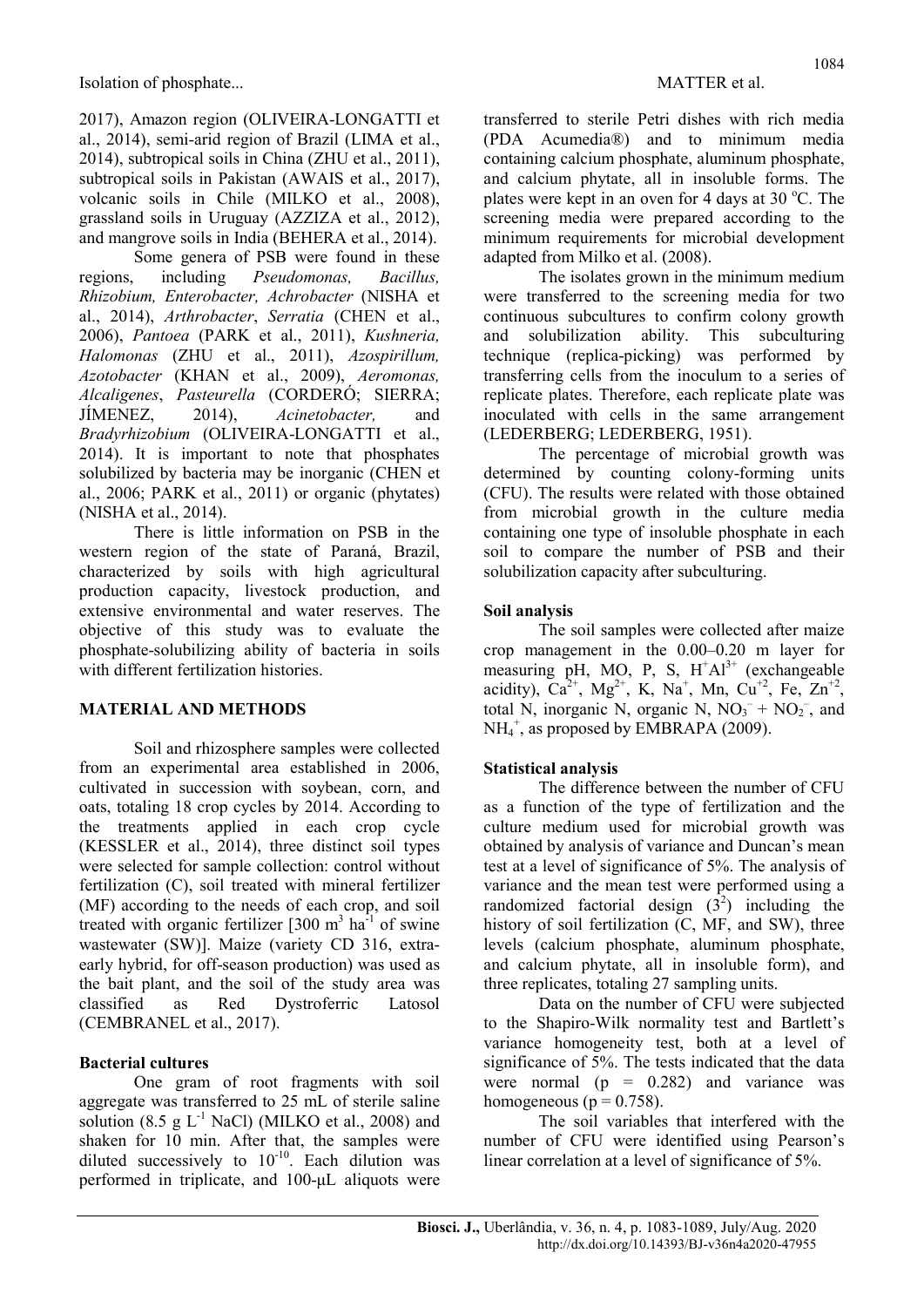Isolation of phosphate... MATTER et al.

#### RESULTS AND DISCUSSION

The dilution chosen for comparing soil samples was  $10^{-2}$  because it presented higher CFU in all soils. There was a statistical difference between the numbers of CFU between the different culture media (Figure 1). The number of CFU was higher in the medium containing insoluble calcium phytate for all fertilization histories and increased by 50% in treatments C and MF. In general, the mechanism of phosphate mineralization by bacteria is associated with the release of low molecular weight organic acids (BEHERA et al., 2014) whereas the release of phosphate ions from phytates depends on phytase enzymes.



Figure 1. Effect of fertilization history and culture medium on the number of colony-forming units. The means were compared using Duncan's test at a level of significance of 5%. Uppercase letters indicate comparisons of fertilization between culture media at each soil layer, and lowercase letters indicate comparisons of fertilization in each culture medium. C, control soil without fertilization; MF, soil treated with mineral fertilizer; SW, soil treated with swine wastewater. CP, calcium phytate; Ca<sub>3</sub>(PO<sub>4</sub>)<sub>2</sub>, calcium phosphate; AlPO<sub>4</sub>, aluminum phosphate.

Phytase production by PSB in this soil was higher than their capacity to solubilize insoluble phosphates, although this production was affected by the fertilization history. The soil treated with SW presented lower CFU, especially for  $AIPO<sub>4</sub>$ , which may be related to the higher availability of phosphorus from fertilization. For this reason, bacteria do not need to use energy to perform solubilization.

The stability of the isolated PSB to solubilize inorganic phosphates was higher when the medium contained calcium phytate and was of the same type, and this capacity varied between 55% and 70% (Table 1). The stability varied from 54% to 66% for calcium phosphate and from 48% to 63% for aluminum phosphate. In contrast, bacteria grown in a growth medium and subcultured in another screening medium had a higher ability to solubilize insoluble calcium phosphate and aluminum phosphate compared to calcium phytate (60–88% of bacteria that solubilized calcium phosphate also solubilized calcium phytate, and 59–92% of bacteria that solubilized aluminum phosphate also solubilized calcium phytate).

Bashan, Kamnev and Bashan (2014) have shown that the primary mechanisms of phosphate solubilization in plants and microorganisms are  $H^+$ excretion, production of organic acids, and biosynthesis of acid phosphatase. Therefore, the metabolic pathways involved in the mineralization of organic phosphates appear to be more prevalent in bacteria from the analyzed soil than pathways involved in the solubilization of inorganic phosphates such as calcium phosphate and aluminum phosphate.

The soil treated with MF showed higher stability of solubilization of phosphates after receiving bacteria from the media containing inorganic phosphate. The evaluated soil was treated with phosphate fertilizer and consequently may contain higher concentrations of insoluble phosphates because of the chemical reaction with soil ions. Therefore, the bacteria in this soil can solubilize both inorganic phosphates. Moreover, some bacterial species can mineralize organic phosphates and solubilize inorganic phosphates (BEHERA et al., 2014).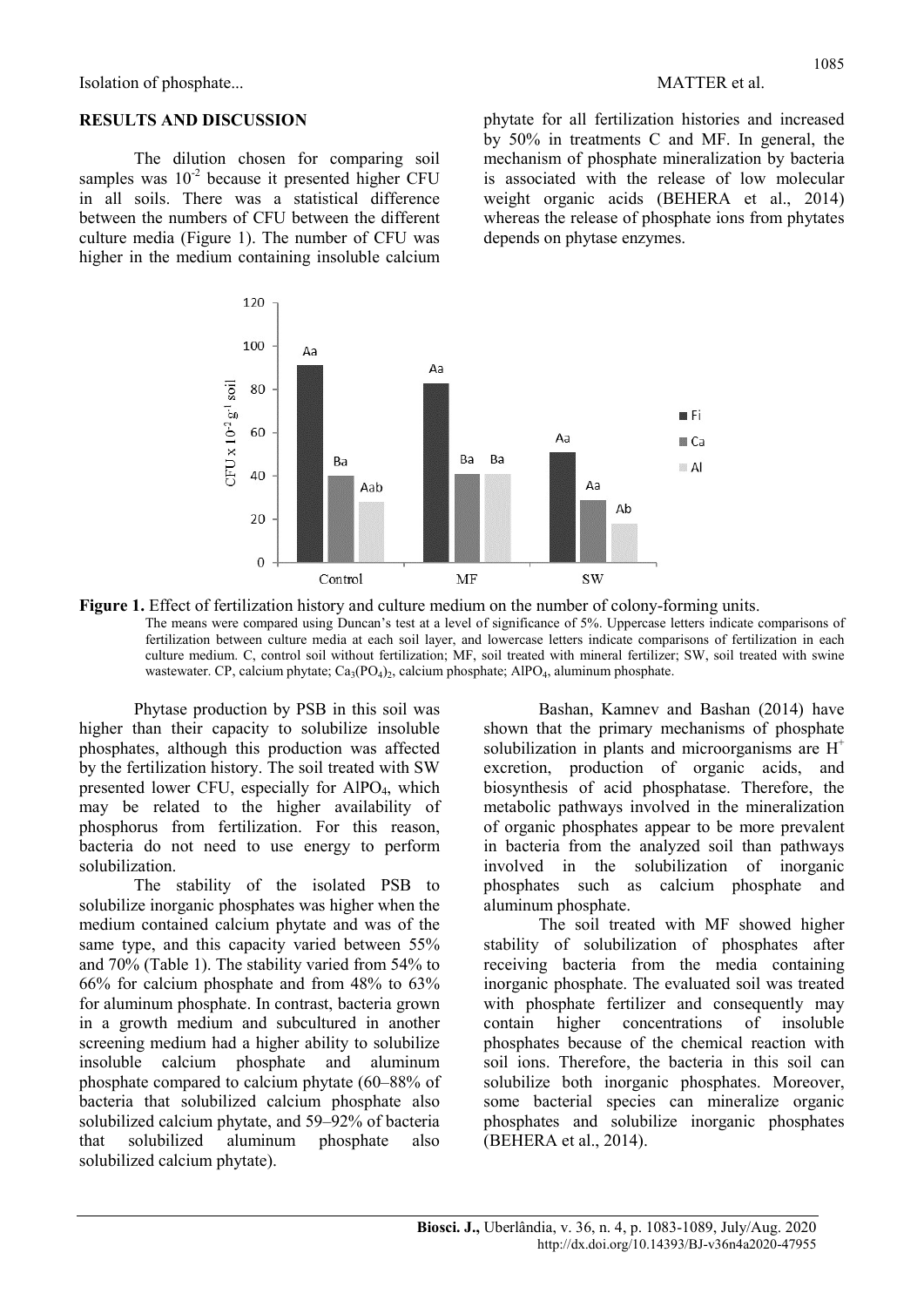Isolation of phosphate... MATTER et al.

|  |                   |  |  |  |  | Table 1. Percentage stability of the capacity to solubilize inorganic phosphates after subculturing of each |  |
|--|-------------------|--|--|--|--|-------------------------------------------------------------------------------------------------------------|--|
|  | screening medium. |  |  |  |  |                                                                                                             |  |

| Stability of the capacity to solubilize inorganic phosphates |                   |               |                    |               |                                                  |               |  |  |  |
|--------------------------------------------------------------|-------------------|---------------|--------------------|---------------|--------------------------------------------------|---------------|--|--|--|
|                                                              | Control           |               | Mineral fertilizer |               | Swine wastewater $(300 \text{ m}^3)$<br>$h^{-1}$ |               |  |  |  |
| Subculture                                                   | CP                | $\frac{0}{0}$ | CP                 | $\frac{0}{0}$ | CP                                               | $\frac{0}{0}$ |  |  |  |
| medium                                                       | CP                | 70            | CP                 | 58            | CP                                               | 55            |  |  |  |
|                                                              | $Ca_3(PO_4)_2$    | 42            | $Ca_3(PO_4)_2$     | 49            | $Ca_3(PO_4)_2$                                   | 36            |  |  |  |
| $\%$ growth                                                  | AlPO <sub>4</sub> | 41            | AlPO <sub>4</sub>  | 41            | AlPO <sub>4</sub>                                | 29            |  |  |  |
| Subculture                                                   | $Ca_3(PO_4)_2$    | $\frac{0}{0}$ | $Ca3(PO4)2$        | $\frac{0}{0}$ | $Ca_3(PO_4)_2$                                   | $\frac{0}{0}$ |  |  |  |
| medium                                                       | CP                | 60            | CP                 | 88            | CP                                               | 70            |  |  |  |
|                                                              | $Ca_3(PO_4)_2$    | 54            | $Ca_3(PO_4)_2$     | 66            | $Ca_3(PO_4)_2$                                   | 58            |  |  |  |
| $\%$ growth                                                  | AlPO <sub>4</sub> | 48            | AlPO <sub>4</sub>  | 72            | AlPO <sub>4</sub>                                | 70            |  |  |  |
| Subculture                                                   | AlPO <sub>4</sub> | $\frac{0}{0}$ | AlPO <sub>4</sub>  | $\frac{0}{0}$ | AlPO <sub>4</sub>                                | $\frac{0}{0}$ |  |  |  |
| medium                                                       | CP                | 92            | CP                 | 74            | CP                                               | 59            |  |  |  |
|                                                              | $Ca_3(PO_4)_2$    | 50            | $Ca_3(PO_4)_2$     | 64            | $Ca_3(PO_4)_2$                                   | 57            |  |  |  |
| $%$ growth                                                   | AlPO <sub>4</sub> | 56            | AlPO <sub>4</sub>  | 63            | AlPO <sub>4</sub>                                | 48            |  |  |  |

CP, calcium phytate;  $Ca_3(PO_4)_2$ , calcium phosphate; AlPO<sub>4</sub>, aluminum phosphate.

Pearson's linear correlation analysis indicated that the only soil attribute with a significant positive effect on the total number of CFU was pH (Table 2), but the correlation coefficient was low (0.39), suggesting that the identified PSB belong to groups that can tolerate and/or adapt to the pH range of screening media (phytate,  $6.\overline{13}$ ; Ca<sub>3</sub> (PO<sub>4</sub>)<sup>2</sup>, 6.32; and AlPO<sub>4</sub>, 4.4. The soil pH is determinant for microbial activity and distribution. In addition, higher pH values promote the increase in bacterial populations because bacteria usually have a low tolerance to more acidic soils, except for some bacterial groups. Moreover, there is evidence that the activity of PSB is higher in soils treated with organic fertilizers such as SW (ZHU; LI; WHELAN, 2018).

Table 2. Pearson correlation between the number of colony-forming units and the physical-chemical characteristics of the soil.

| Soil variables                                                    | <b>Total CFU</b> |
|-------------------------------------------------------------------|------------------|
|                                                                   | Pearson          |
| pH                                                                | $0.39*$          |
| OM                                                                | $-0.26$          |
| $\mathbf{P}$                                                      | $-0.51*$         |
| ${\bf S}$                                                         | $-0.37$          |
| $H+A1$                                                            | $-0.31$          |
| Ca                                                                | 0.24             |
| Mg                                                                | 0.35             |
| $\bf K$                                                           | $-0.46*$         |
| Na                                                                | $-0.23$          |
| Mn                                                                | $-0.24$          |
| Cu                                                                | $-0.37$          |
| Fe                                                                | 0.12             |
| Zn                                                                | $-0.42*$         |
| NH <sub>4</sub>                                                   | $-0.10$          |
| $NO3+NO2$                                                         | $-0.36$          |
| Inorganic N                                                       | $-0.35$          |
| Organic N<br>$\sim$<br>$\cdots$<br>$\sim$ $\sim$ $\sim$<br>$\sim$ | $-0.25$          |

\*Significant at a level of significance of 5%

The negative correlation between phosphate levels and the number of CFU indicates that the higher the availability of phosphorus, the lower is the tendency of bacteria to use metabolic pathways to solubilize this element. Mikanová and Nováková (2002) found that the effect of the exogenous level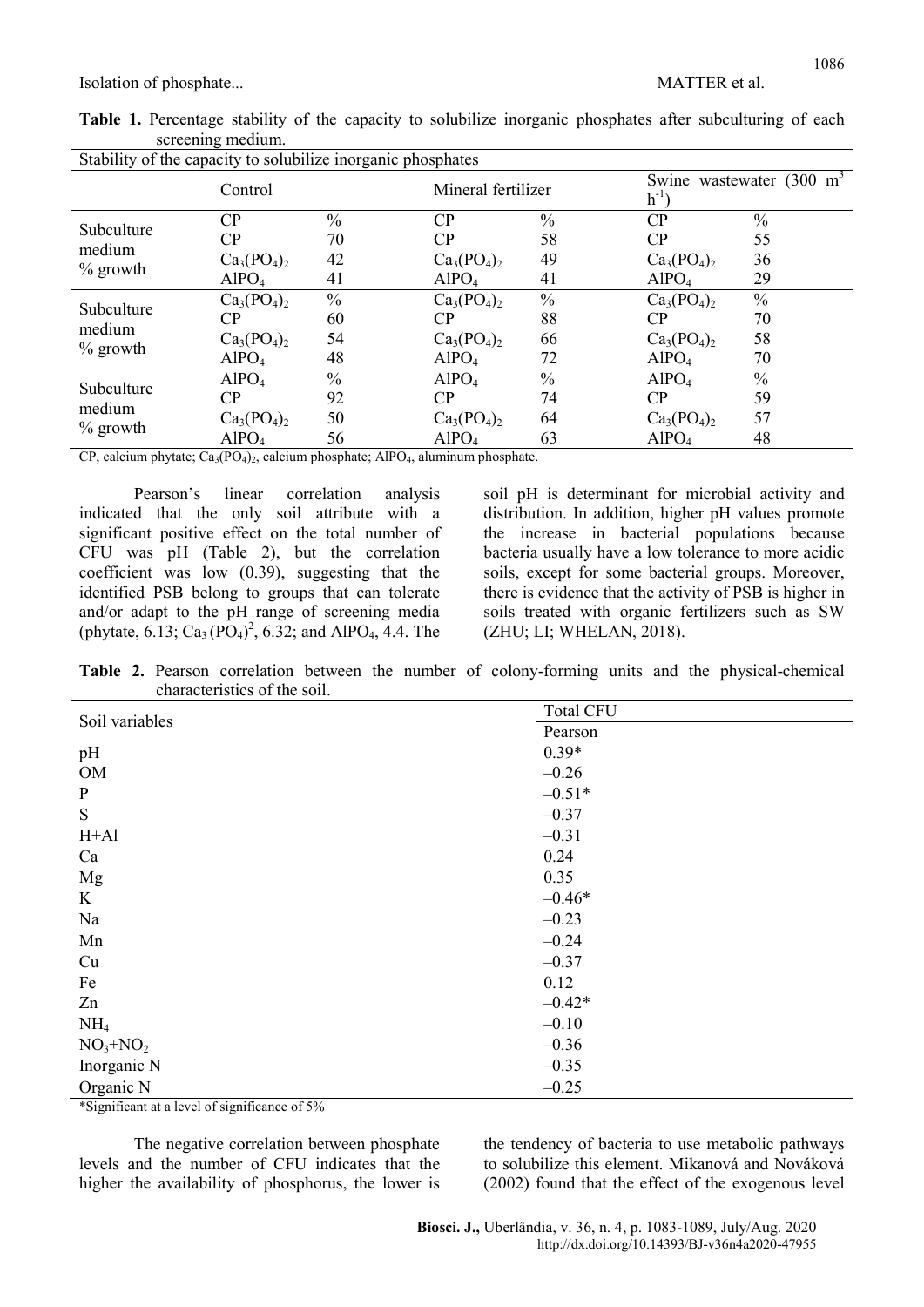Isolation of phosphate... Solation of phosphate...

of phosphorus in the bacterial microenvironment affected the solubilization of phosphates by PSB. In the presence of soluble phosphorus, solubilization was repressed in some bacterial species but not affected in other species. However, further studies on the total number of PSB and their solubilization capacity are necessary.

The correlation between the chemical elements and CFU can be a result of chance because

these elements were present in higher amounts in soils treated with SW and mineral fertilizer (Table 3). Silva Filho and Vidor (2001) have shown that the capacity and potential of phosphate solubilization by microorganisms vary according to the nutritional factors in the medium. For instance, high levels of K increase the size of the bacterial colonies. However, some K levels tend to decrease the solubilization capacity of PSB.

| Table 3. Mean concentration of phosphorus, potassium, and zinc in the soil of each treatment. |  |  |  |  |  |
|-----------------------------------------------------------------------------------------------|--|--|--|--|--|
|-----------------------------------------------------------------------------------------------|--|--|--|--|--|

|                    | Mean concentration in the soil |                            |                             |  |  |  |
|--------------------|--------------------------------|----------------------------|-----------------------------|--|--|--|
| Treatments         | $P$ (mg.dm <sup>-3</sup> )     | K (mmol.dm <sup>-3</sup> ) | $Zn$ (mg.dm <sup>-3</sup> ) |  |  |  |
| Control            | 3.33                           | 1.10                       | 4.50                        |  |  |  |
| Mineral fertilizer | 9.67                           | . 63                       | 3.10                        |  |  |  |
| Swine wastewater   | 20.00                          | 3.30                       | 43.47                       |  |  |  |

Zn is used in large-scale in pig rations to prevent disease, improve digestion, and promote animal growth. Therefore, a higher amount of this element was expected in SW. The negative correlation between Zn and the number of CFU may be related to Zn concentration in the soil because insoluble Zn is not very attractive to microorganisms, and few strains adapt to environments with high Zn concentrations (DINESH et al., 2018).

### **CONCLUSION**

The diversity of PSB is higher in soils with low availability of phosphorus. Given that these microorganisms use mineralization pathways involved in phosphorus metabolism, especially the insoluble organic form. The stability of the capacity to solubilize phosphates needs to be determined to ensure that the selected bacteria can maintain this capacity during several cycles of subculturing, in media with a calcium phytate concentration higher than those others medium used. The higher is the phosphorus concentration in the medium, the lower is the number of PSB, as observed in soils treated with SW.

#### ACKNOWLEDGMENTS

To the Higher Institute of Agronomy of the University of Lisbon for research funding, to the Coordination for the Improvement of Higher Education Personnel (CAPES) for providing a doctoral scholarship, and to CNPq (Processo número: 30484/2013-0) for project funding.

RESUMO: O fósforo é um dos elementos químicos mais abundantes, mas tem um baixo índice de biodisponibilidade. Portanto, micro-organismos desempenham um papel fundamental no fornecimento de fósforo insolúvel para as plantas. O objetivo deste trabalho é avaliar a capacidade das bactérias em solubilizar fosfatos inorgânicos em solos com diferentes históricos de fertilização. Amostras de solo e rizosfera foram coletadas de um Latossolo Vermelho Distroférrico, incluindo controle sem adubação mineral ou orgânica (C), tratamento com adubação mineral (MF) de acordo com as necessidades de cada cultura e tratamento com adubação orgânica [300 m<sup>3</sup> ha<sup>-1</sup> de águas residuárias da suinocultura (SW)]. O meio contendo fitato de cálcio apresentou mais unidades formadoras de colônias (UFC) para todas as histórias de fertilização, e o crescimento nos tratamentos C e MF foi 50% maior que o tratamento com SW. Os valores de CFU nos solos tratados com SW foram menores que nos demais tratamentos, e a diversidade de bactérias insolúveis solubilizadoras de fosfato (PSB) foi maior no tratamento C. Esses resultados indicam uma relação negativa entre as concentrações de fósforo e o número de PSB.

PALAVRAS-CHAVE: Fitato de cálcio. Fosfato de alumínio. Fosfato de cálcio.

http://dx.doi.org/10.14393/BJ-v36n4a2020-47955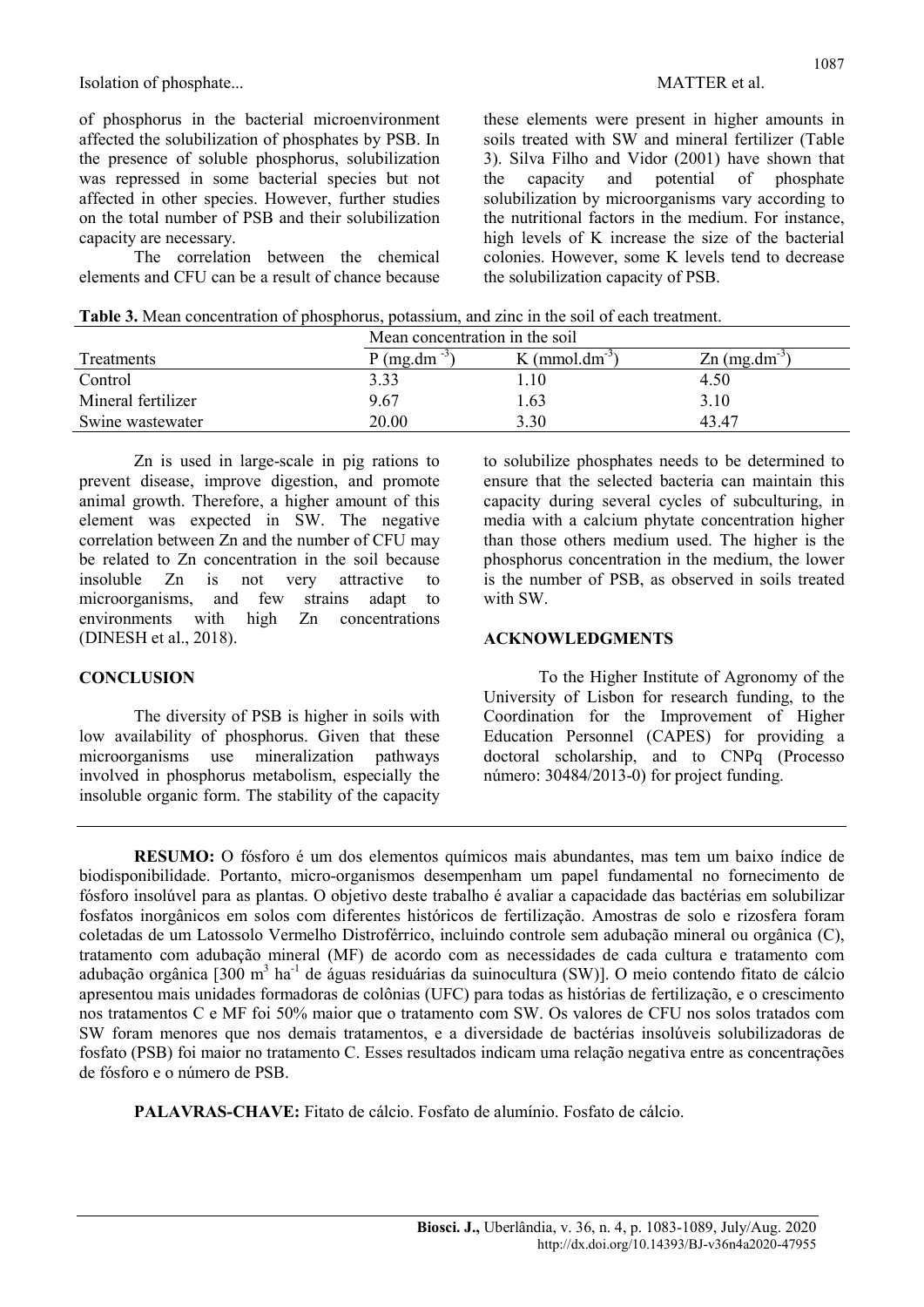#### 1088

# **REFERENCES**

AWAIS, M.; TARIQ, M.; ALI, A.; ALI, Q.; KHAN, A.; TABASSUM, B.; NASIR, I. A.; HUSNAIN, T. Isolation, characterization and inter-relationship of phosphate solubilizing bacteria from the rhizosphere of sugarcane and rice. Biocatalysis and Agricultural Biotechnology, v. 11, p. 312-321, 2017. https://doi.org/10.1016/j.bcab.2017.07.018

AZZIZA, G.; BAJSAA, N.; HAGHJOUA, T.; TAULÉA, C.; VALVERDEC, Á. Abundance, diversity and prospecting of culturable phosphate solubilizing bacteria on soils under crop–pasture rotations in a no-tillage regime in Uruguay. Applied Soil Ecology, v. 61, p. 320–326, 2012. https://doi.org/10.1016/j.apsoil.2011.10.004

BASHAN, Y.; KAMNEV, A. A.; DE-BASHAN, L. E. Tricalcium phosphate is inappropriate as a universal selection factor for isolating and testing phosphate-solubilizing bacteria that enhance plant growth: a proposal for an alternative procedure. Biology and Fertility of soils, v. 49, n. 4, p.465-479, 2014. https://doi.org/10.1007/s00374-012-0737-7

BEHERA, B.C.; SINGDEVSACHAN, S. K.; MISHRA, R. R.; DUTTA S. K.; THATOI, H. N. Diversity, mechanism and biotechnology of phosphate solubilizing microorganism in mangrove – A Review. Biocatalysis and Agricultural Biotechnology, v. 3, p. 97–110, 2014. https://doi.org/10.1016/j.bcab.2013.09.008

CEMBRANEL, A.; SAMPAIO, S. C.; REMOR, M. B.; GOTARDO J. T.; ROSA, P. M. D. Geochemical background in an oxisol. Engenharia Agricola, v. 37, p. 565-573, 2017. https://doi.org/10.1590/1809-4430 eng.agric.v37n3p565-573/2017

CHEN, Y. P.; REKHA, A. B.; ARUN, F. T.; SHEN, W. A.; YOUNG, C. C. Phosphate solubilizing bacteria from subtropical soil and their tricalcium phosphate solubilizing abilities. Taiwan. Applied Soil Ecology, v. 34, p. 33-41, 2006. https://doi.org/10.1016/j.apsoil.2005.12.002

CORDERÓ, A. P.; SIERRA, A. T.; JÍMENEZ, D. A. Actividad in vitro de bactérias endófitas fijadoras de nitrógeno y solubilizadoras de fosfatos. Agronomía mesoamericana, v. 25, p. 213-223, 2014. https://doi.org/10.15517/am.v25i2.15425

DINESH, R.; SRINIVASANA, V.; HAMZAA, S.; SARATHAMBALA, C.; ANKE GOWDAA, S. J.; GANESHAMURTHYB, A. N.; GUPTAC, S. B.; APARNA NAIRC, V.; SUBILAA, K. P.; LIJINAA, A.; DIVYA, V. C. Isolation and characterization of potential Zn solubilizing bacteria from soil and its effects on soil Zn release rates, soil available Zn and plant Zn contente. Geoderma, v. 321, p. 173-186, 2018. https://doi.org/10.1016/j.geoderma.2018.02.013

EMBRAPA. Empresa Brasileira De Pesquisa Agropecuária. Manual de Análises químicas de solo, plantas e fertilizantes. 2º ed. Brasília, DF: Embrapa informações Tecnológica, 2009. 627 p.

ESTRADA-BONILLA, A. A.; LOPES, C. M.; DURRER, A.; ALVES, P. R. L.; PASSAGLIA, N.; CARDOSO, E. J. B. N. Effect of phosphate-solubilizing bacteria on phosphorus dynamics and the bacterial community during composting of sugarcane industry waste. Systematic and Applied Microbiology, v. 40, n. 5, p.308-313, 2017. https://doi.org/10.1016/j.syapm.2017.05.003

KESSLER, N. C. H., SAMPAIO, S. C., SORACE, M., LUCAS, S. D., PALMA, D. Swine wastewater associated with mineral fertilization on corn crop (Zea mays). **Engenharia Agrícola**, v. 34, n. 3, p. 554-566, 2014. https://doi.org/10.1590/S0100-69162014000300018

KHAN, A. A; JILANI, G; AKHTAR, M. S; NAQVI, S. M, S; RASHEED, M. Phosphorus Solubilizing Bacteria: Occurrence, Mechanisms and their Role in Crop Production. Journal of agricultural and biological sciences, v. 1, p. 48-58, 2009.